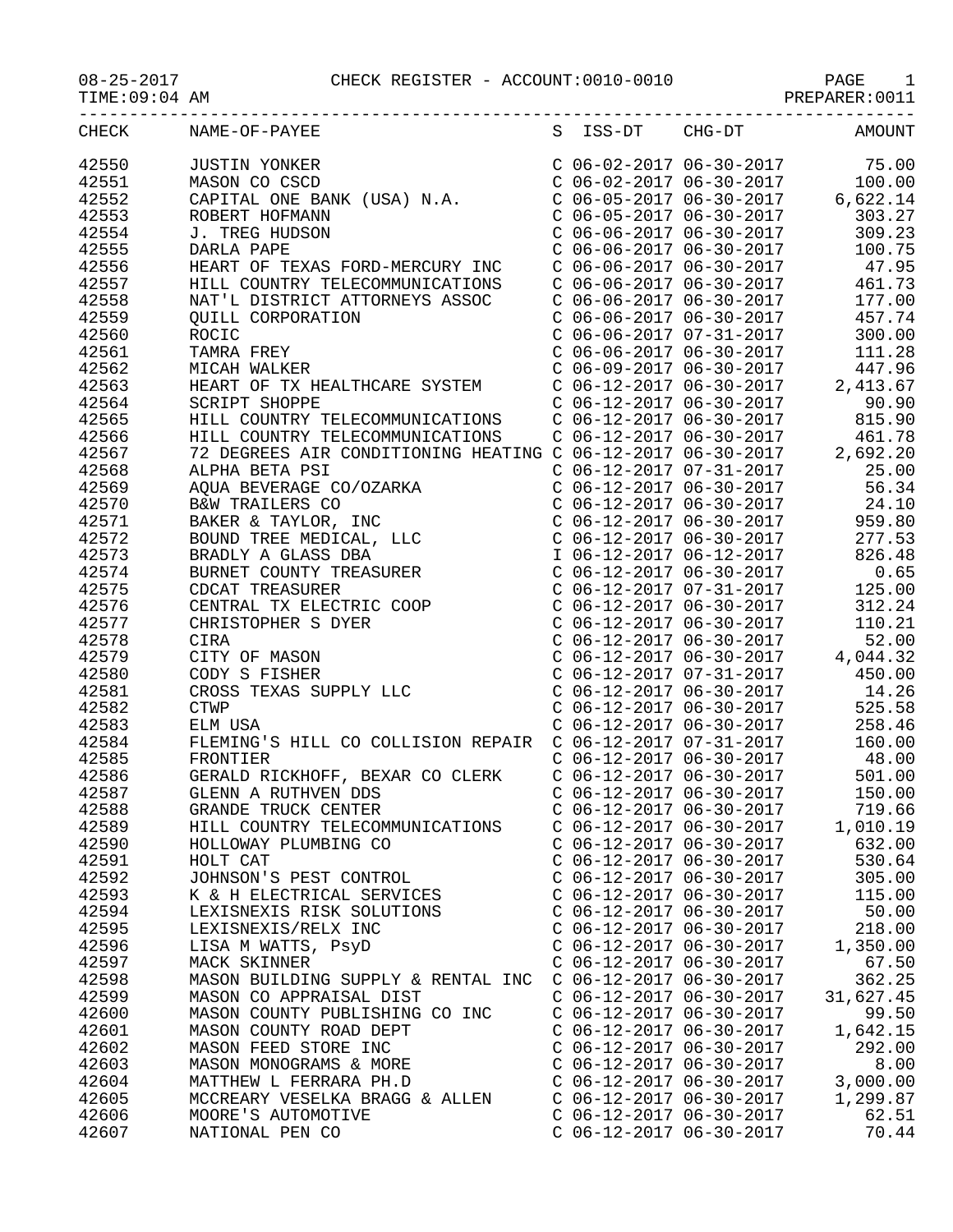## 08-25-2017 CHECK REGISTER - ACCOUNT:0010-0010 PAGE 2

PREPARER:0011

|       | CHECK NAME-OF-PAYEE S ISS-DT CHG-DT AMOUNT                  |                           |          |
|-------|-------------------------------------------------------------|---------------------------|----------|
| 42608 |                                                             |                           |          |
| 42609 |                                                             |                           |          |
| 42610 |                                                             |                           |          |
|       |                                                             |                           |          |
| 42611 |                                                             |                           |          |
| 42612 |                                                             |                           |          |
| 42613 |                                                             |                           |          |
| 42614 |                                                             |                           |          |
| 42615 |                                                             |                           |          |
| 42616 |                                                             |                           |          |
| 42617 |                                                             |                           |          |
| 42618 |                                                             |                           |          |
| 42619 |                                                             |                           |          |
|       |                                                             |                           |          |
| 42620 |                                                             |                           |          |
| 42621 |                                                             |                           |          |
| 42622 |                                                             |                           |          |
| 42623 |                                                             |                           |          |
| 42624 |                                                             |                           |          |
| 42625 |                                                             |                           |          |
| 42626 |                                                             |                           |          |
| 42627 |                                                             |                           |          |
| 42628 |                                                             |                           |          |
|       |                                                             |                           |          |
| 42629 |                                                             |                           |          |
| 42630 |                                                             |                           |          |
| 42631 |                                                             |                           |          |
| 42632 |                                                             |                           |          |
| 42633 |                                                             |                           |          |
| 42634 |                                                             |                           |          |
| 42635 |                                                             |                           |          |
| 42636 |                                                             |                           |          |
| 42637 |                                                             |                           |          |
| 42638 |                                                             |                           |          |
|       |                                                             |                           |          |
| 42639 |                                                             |                           |          |
| 42640 |                                                             |                           |          |
| 42641 |                                                             |                           |          |
| 42642 |                                                             |                           |          |
| 42643 |                                                             |                           |          |
| 42644 |                                                             |                           |          |
| 42645 |                                                             |                           |          |
| 42646 |                                                             |                           |          |
| 42647 | MATT ANDREWS                                                | $C$ 06-16-2017 06-30-2017 | 167.67   |
| 42648 | ROBERT HOFMANN                                              | $C$ 06-16-2017 06-30-2017 | 672.49   |
|       |                                                             |                           |          |
| 42649 | STEVE LUPTON                                                | $C$ 06-16-2017 06-30-2017 | 734.83   |
| 42650 | BUDDY SCHUESSLER                                            | $C$ 06-20-2017 06-30-2017 | 128.40   |
| 42651 | C. DYER'S CONSTRUCTION                                      | $C$ 06-20-2017 06-30-2017 | 2,500.00 |
| 42652 | VWC GRANT                                                   | $C$ 06-23-2017 06-30-2017 | 3,152.56 |
| 42653 | 72 DEGREES AIR CONDITIONING HEATING C 06-26-2017 07-31-2017 |                           | 97.95    |
| 42654 | APPLIED CONCEPTS, INC                                       | C 06-26-2017 07-31-2017   | 180.56   |
| 42655 | AR MANAGEMENT & SOLUTIONS LLC                               | $C$ 06-26-2017 07-31-2017 | 1,497.75 |
| 42656 | AUTOMATIC ELEVATOR INC                                      | $C$ 06-26-2017 07-31-2017 | 801.36   |
| 42657 | BAKER & TAYLOR, INC                                         | $C$ 06-26-2017 07-31-2017 | 724.52   |
|       |                                                             |                           |          |
| 42658 | BLUEBONNET CASA                                             | $C$ 06-26-2017 06-30-2017 | 580.00   |
| 42659 | BURNET COUNTY TREASURER                                     | $C$ 06-26-2017 07-31-2017 | 3,395.00 |
| 42660 | C. DYER'S CONSTRUCTION                                      | $C$ 06-26-2017 06-30-2017 | 3,924.00 |
| 42661 | CAPITAL ONE BANK (USA) N.A.                                 | $C$ 06-26-2017 07-31-2017 | 6,545.60 |
| 42662 | CATERPILLAR FINANCIAL SERVICES CORP C 06-26-2017 07-31-2017 |                           | 3,619.65 |
| 42663 | CENTURYLINK QCC                                             | $C$ 06-26-2017 07-31-2017 | 88.37    |
| 42664 | CLINICAL SOLUTIONS                                          | $C$ 06-26-2017 07-31-2017 | 204.75   |

42665 CNH INDUSTRIAL CAPITAL AMERICA LLC C 06-26-2017 07-31-2017 3,288.23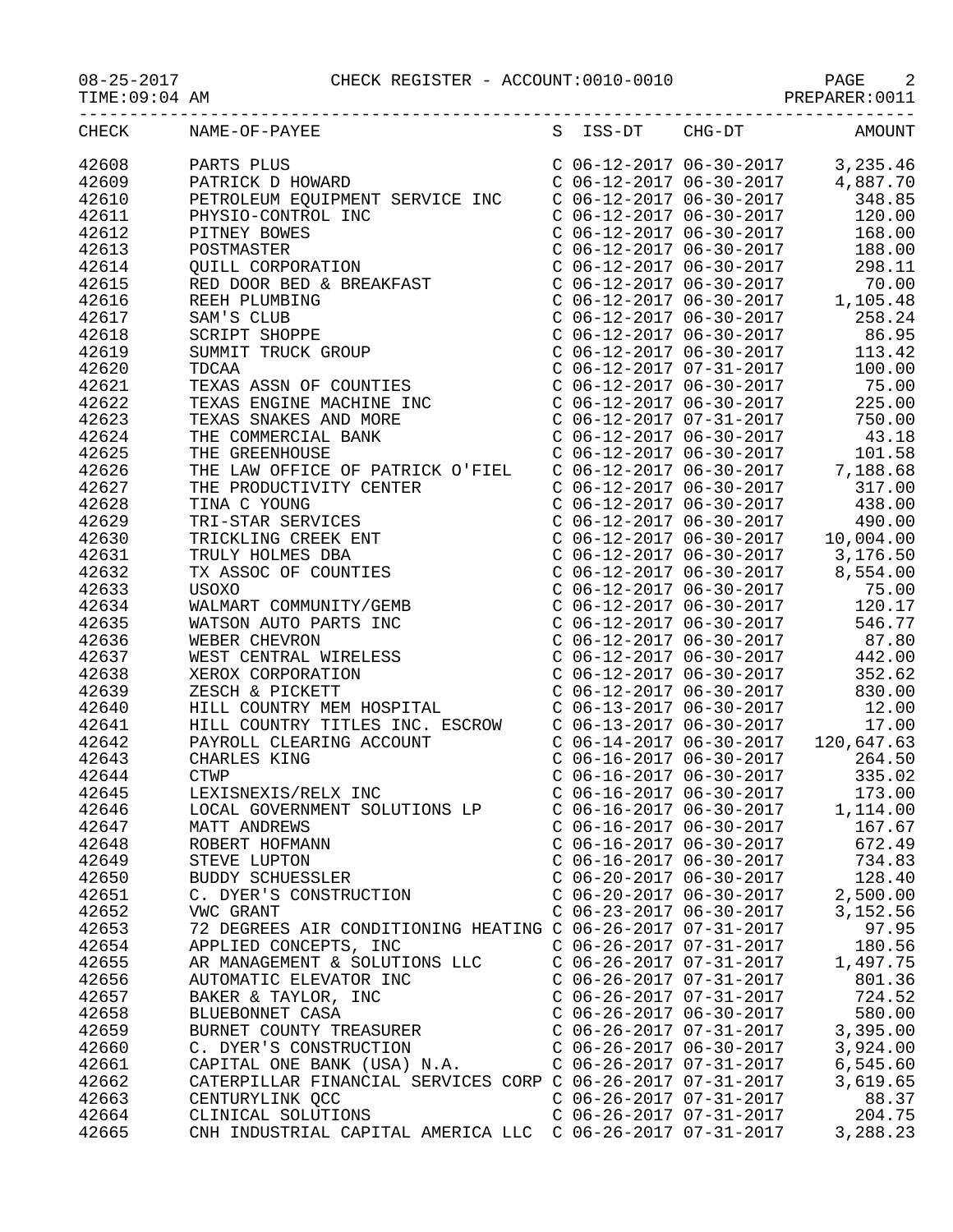## 08-25-2017 CHECK REGISTER - ACCOUNT:0010-0010 PAGE 3

TIME:09:04 AM PREPARER:0011

|       | CHECK NAME-OF-PAYEE<br>S ISS-DT CHG-DT AMOUNT                                                                                                                                                                                                                                                                                                                                                                                                                                                          |  |                                                                               |        |
|-------|--------------------------------------------------------------------------------------------------------------------------------------------------------------------------------------------------------------------------------------------------------------------------------------------------------------------------------------------------------------------------------------------------------------------------------------------------------------------------------------------------------|--|-------------------------------------------------------------------------------|--------|
| 42666 |                                                                                                                                                                                                                                                                                                                                                                                                                                                                                                        |  |                                                                               |        |
| 42667 |                                                                                                                                                                                                                                                                                                                                                                                                                                                                                                        |  |                                                                               |        |
| 42668 |                                                                                                                                                                                                                                                                                                                                                                                                                                                                                                        |  |                                                                               |        |
| 42669 |                                                                                                                                                                                                                                                                                                                                                                                                                                                                                                        |  |                                                                               |        |
| 42670 |                                                                                                                                                                                                                                                                                                                                                                                                                                                                                                        |  |                                                                               |        |
| 42671 |                                                                                                                                                                                                                                                                                                                                                                                                                                                                                                        |  |                                                                               |        |
| 42672 |                                                                                                                                                                                                                                                                                                                                                                                                                                                                                                        |  |                                                                               |        |
| 42673 |                                                                                                                                                                                                                                                                                                                                                                                                                                                                                                        |  |                                                                               |        |
| 42674 |                                                                                                                                                                                                                                                                                                                                                                                                                                                                                                        |  |                                                                               |        |
| 42675 |                                                                                                                                                                                                                                                                                                                                                                                                                                                                                                        |  |                                                                               |        |
| 42676 |                                                                                                                                                                                                                                                                                                                                                                                                                                                                                                        |  |                                                                               |        |
| 42677 |                                                                                                                                                                                                                                                                                                                                                                                                                                                                                                        |  |                                                                               |        |
| 42678 |                                                                                                                                                                                                                                                                                                                                                                                                                                                                                                        |  |                                                                               |        |
| 42679 |                                                                                                                                                                                                                                                                                                                                                                                                                                                                                                        |  |                                                                               |        |
| 42680 |                                                                                                                                                                                                                                                                                                                                                                                                                                                                                                        |  |                                                                               |        |
| 42681 |                                                                                                                                                                                                                                                                                                                                                                                                                                                                                                        |  |                                                                               |        |
| 42682 |                                                                                                                                                                                                                                                                                                                                                                                                                                                                                                        |  |                                                                               |        |
| 42683 |                                                                                                                                                                                                                                                                                                                                                                                                                                                                                                        |  |                                                                               |        |
| 42684 |                                                                                                                                                                                                                                                                                                                                                                                                                                                                                                        |  |                                                                               |        |
| 42685 |                                                                                                                                                                                                                                                                                                                                                                                                                                                                                                        |  |                                                                               |        |
| 42686 |                                                                                                                                                                                                                                                                                                                                                                                                                                                                                                        |  | $C$ 06-26-2017 07-31-2017 54.87                                               |        |
| 42687 |                                                                                                                                                                                                                                                                                                                                                                                                                                                                                                        |  | $C$ 06-26-2017 07-31-2017                                                     | 145.64 |
| 42688 |                                                                                                                                                                                                                                                                                                                                                                                                                                                                                                        |  | C 06-26-2017 07-31-2017                                                       | 186.81 |
| 42689 |                                                                                                                                                                                                                                                                                                                                                                                                                                                                                                        |  | C 06-26-2017 06-30-2017<br>C 06-26-2017 07-31-2017<br>V 06-26-2017 06-30-2017 | 174.00 |
| 42690 |                                                                                                                                                                                                                                                                                                                                                                                                                                                                                                        |  |                                                                               | 124.68 |
| 42691 |                                                                                                                                                                                                                                                                                                                                                                                                                                                                                                        |  |                                                                               | 490.00 |
| 42692 | PICO PROPANE OPERAIING, LLC<br>POSTMASTER<br>QUILL CORPORATION<br>REBEKAH WHITWORTH<br>SAM'S CLUB<br>SANTEX TRUCK CENTERS<br>SCOTT MERRIMAN<br>SMITH MUNICIPAL SUPPLIES<br>TRI-STAR SERVICES<br>WEST CENTRAL WIRELESS<br>MEST CENTRAL WIRELESS<br>WEST CENTRAL WIRELESS<br>WEST CENTRAL WIRELESS<br>1ST CHOICE RESERVATION SERVICES<br>490.00<br>1ST CHOICE RESERVATION SERVICES<br>490.00<br>1ST CHOICE RESERVATION SERVICES<br>490.00<br>1ST CHOICE RESERVATION SERVICES<br>490.00<br>203.40<br>490. |  |                                                                               |        |
| 42693 |                                                                                                                                                                                                                                                                                                                                                                                                                                                                                                        |  |                                                                               |        |
| 42694 |                                                                                                                                                                                                                                                                                                                                                                                                                                                                                                        |  |                                                                               |        |
| 42695 | PAYROLL CLEARING ACCOUNT<br>C. DYER'S CONSTRUCTION                                                                                                                                                                                                                                                                                                                                                                                                                                                     |  |                                                                               |        |
| 42696 |                                                                                                                                                                                                                                                                                                                                                                                                                                                                                                        |  |                                                                               |        |
| 42697 | ELBA NAIL<br>ELBA NAIL C 06-29-2017 07-31-2017<br>MASON CNTY TAX ASSESSOR-COLLECTOR C 06-29-2017 07-31-2017                                                                                                                                                                                                                                                                                                                                                                                            |  |                                                                               | 107.00 |
| 42698 |                                                                                                                                                                                                                                                                                                                                                                                                                                                                                                        |  |                                                                               | 7.50   |
| 42699 | WALMART COMMUNITY/GEMB                                                                                                                                                                                                                                                                                                                                                                                                                                                                                 |  | C 06-29-2017 07-31-2017                                                       | 443.25 |
| 42700 |                                                                                                                                                                                                                                                                                                                                                                                                                                                                                                        |  |                                                                               | 735.08 |
| 42701 |                                                                                                                                                                                                                                                                                                                                                                                                                                                                                                        |  |                                                                               | 208.99 |
| 42702 |                                                                                                                                                                                                                                                                                                                                                                                                                                                                                                        |  |                                                                               | 128.40 |
| 42703 | PURCHASE POWER<br>REGGIE LOEFFLER<br>TDCAA NOW TRUST FUND                                                                                                                                                                                                                                                                                                                                                                                                                                              |  | $C$ 06-30-2017 07-31-2017                                                     | 583.06 |
|       |                                                                                                                                                                                                                                                                                                                                                                                                                                                                                                        |  |                                                                               |        |